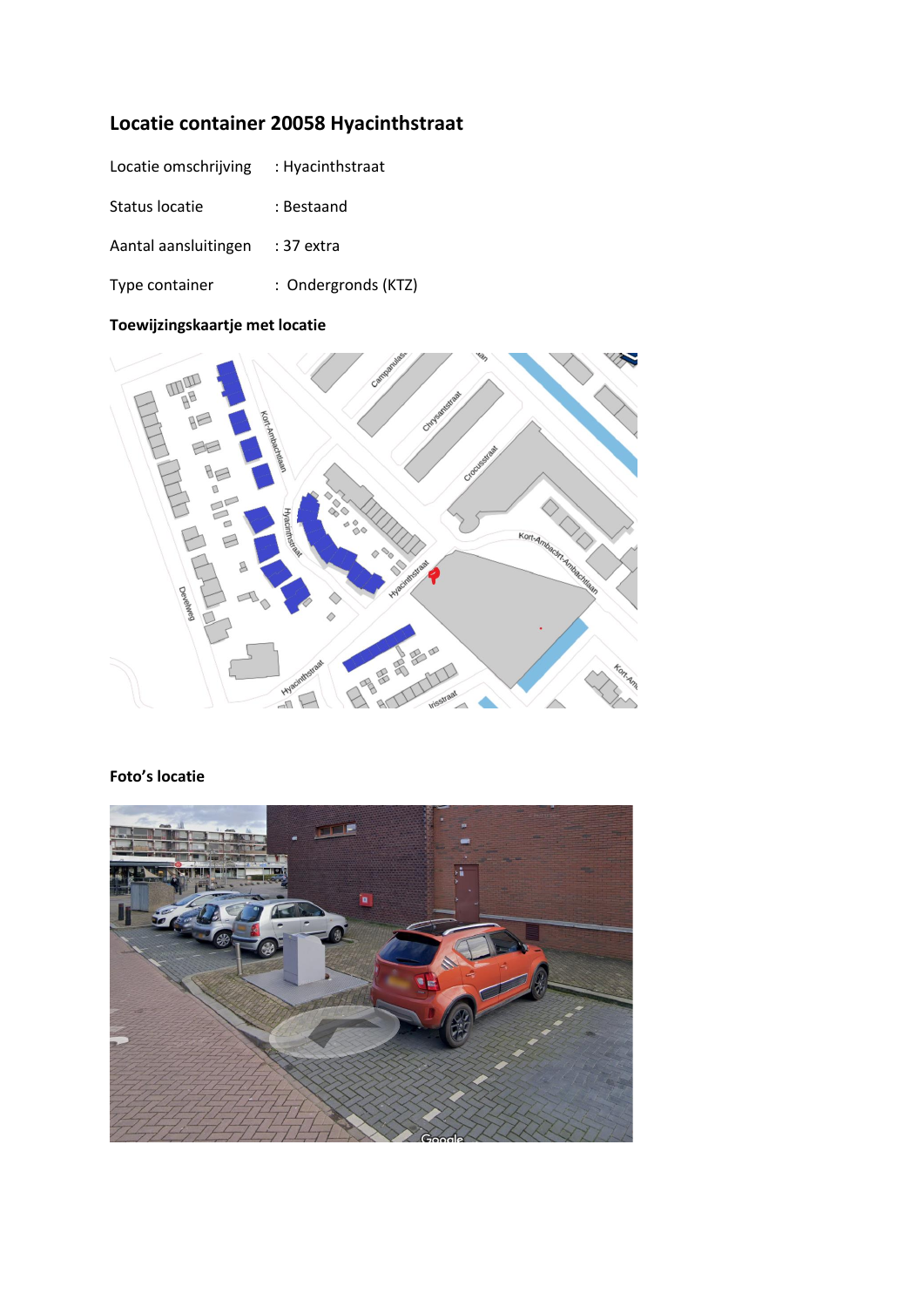### **Loopafstand**



### **Lijst toegewezen adressen**

| Adres (object) | $\pmb{0}$ | toevoeging | Postcode | plaats      | Gebied    | Container |
|----------------|-----------|------------|----------|-------------|-----------|-----------|
| Hyacinthstraat | 4         |            | 3333 EE  | ZWIJNDRECHT | KA        | 20058     |
| Hyacinthstraat | 5         |            | 3333 EE  | ZWIJNDRECHT | KA        | 20058     |
| Hyacinthstraat | 6         |            | 3333 EE  | ZWIJNDRECHT | KA        | 20058     |
| Hyacinthstraat | 7         |            | 3333 EE  | ZWIJNDRECHT | KA        | 20058     |
| Hyacinthstraat | 8         |            | 3333 EE  | ZWIJNDRECHT | KA        | 20058     |
| Hyacinthstraat | 9         |            | 3333 EE  | ZWIJNDRECHT | KA        | 20058     |
| Hyacinthstraat | 10        |            | 3333 EE  | ZWIJNDRECHT | KA        | 20058     |
| Hyacinthstraat | 11        |            | 3333 EE  | ZWIJNDRECHT | KA        | 20058     |
| Hyacinthstraat | 12        |            | 3333 EE  | ZWIJNDRECHT | KA        | 20058     |
| Hyacinthstraat | 13        |            | 3333 EE  | ZWIJNDRECHT | KA        | 20058     |
| Hyacinthstraat | 14        |            | 3333 EE  | ZWIJNDRECHT | KA        | 20058     |
| Hyacinthstraat | 15        |            | 3333 EE  | ZWIJNDRECHT | KA        | 20058     |
| Hyacinthstraat | 16        |            | 3333 EE  | ZWIJNDRECHT | KA        | 20058     |
| Hyacinthstraat | 17        |            | 3333 EE  | ZWIJNDRECHT | KA        | 20058     |
| Hyacinthstraat | 18        |            | 3333 EE  | ZWIJNDRECHT | KA        | 20058     |
| Hyacinthstraat | 19        |            | 3333 EE  | ZWIJNDRECHT | KA        | 20058     |
| Hyacinthstraat | 21        |            | 3333 EE  | ZWIJNDRECHT | KA        | 20058     |
| Hyacinthstraat | 23        |            | 3333 EE  | ZWIJNDRECHT | <b>KA</b> | 20058     |
| Hyacinthstraat | 25        |            | 3333 EE  | ZWIJNDRECHT | KA        | 20058     |
| Hyacinthstraat | 27        |            | 3333 EE  | ZWIJNDRECHT | KA        | 20058     |
| Hyacinthstraat | 29        |            | 3333 EE  | ZWIJNDRECHT | KA        | 20058     |
| Hyacinthstraat | 31        |            | 3333 EE  | ZWIJNDRECHT | KA        | 20058     |
| Hyacinthstraat | 33        |            | 3333 EE  | ZWIJNDRECHT | KA        | 20058     |
| Hyacinthstraat | 35        |            | 3333 EE  | ZWIJNDRECHT | KA        | 20058     |
| Hyacinthstraat | 37        |            | 3333 EE  | ZWIJNDRECHT | KA        | 20058     |